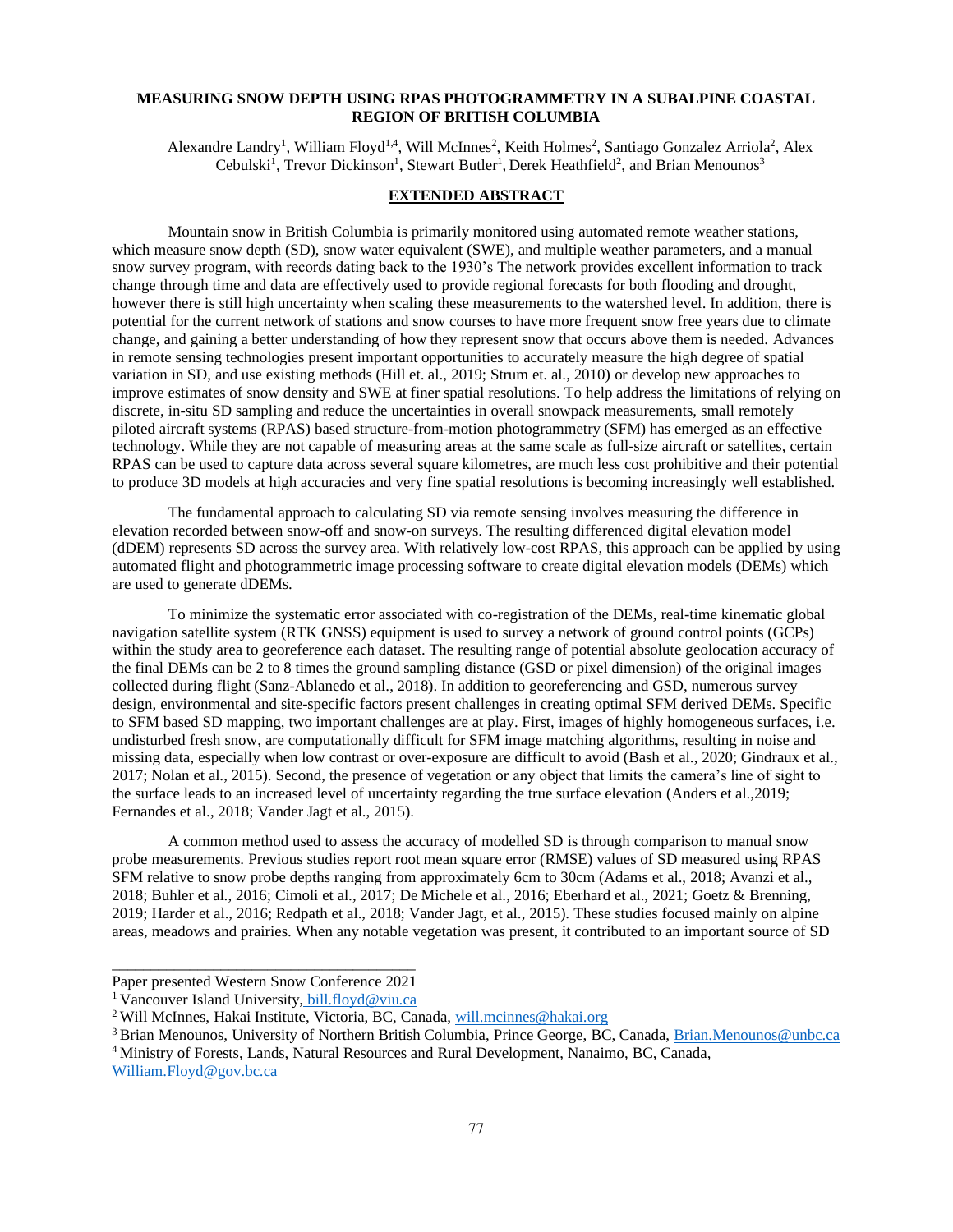error (Avanzi et al., 2018; Buhler et al., 2016; Harder et al., 2016; Redpath et al. 2018). In the case of Vander Jagt et al. (2015), probe measurements that aligned with vegetation were removed altogether. This highlights the need to further investigate the potential accuracies than can be achieved in more densely vegetated areas where deep snowpacks often form. In this study, we evaluate the accuracy of SD measurements derived from RPAS-SFM against manual probing at four sites in a subalpine, coastal region of British Columbia, characterized by considerable shrub and low vegetation cover.

The four sites examined in this study are located just beyond the northern boundary (50.226° -126.353°) of the Mt. Cain Alpine Ski Area, situated in a mountainous region of northern Vancouver Island. Mean annual precipitation is 2512mm, with peak snow depth ranging from 200 to 450cm. Snow generally starts to accumulate in December and can be present at all locations into May and June. The sites range from 3 to 9 hectares in size, spanning 1150m to 1350m in elevation ASL on mostly gentle slopes. The study area falls within the Mountain Hemlock moist maritime (MHmm1) biogeoclimatic subzone where oval-leaved blueberry, Alaskan blueberry, false azalea and copperbush are the dominant shrub species which grow to heights ranging from 0.5m to 3m (Green & Klinka, 1994; Douglas, Meidinger & Pojar, 1999). Dominant tree species are Mountain Hemlock and Yellow Cedar.

Pix4D Capture automated mission planning software was used to collect imagery three times at each of the four sites. The first series of flights took place early March (winter) of 2018, to capture the approximate height of the season's snowpack. The second series was completed in late May (spring), to test the approach with shallower snowpacks and the final flights, done in early September (summer), served to create the snow-free DEMs. Using DJI Phantom 3 Pro and Phantom 4 Pro RPAS, images were captured at a height ranging from 50m to 80m AGL, flying in a grid pattern with high image overlap (≥80%) and a camera angle of 10 to 20 degrees from nadir. RTK GNSS surveying equipment was used to record the coordinates at the centre point of GCPs that were dispersed throughout each site prior to RPAS flight. During the winter and spring surveys, manual snow probe depth measurements were taken and their coordinates were recorded along transects throughout each site. Pix4D Mapper software (V4.2.26) was used to process and georeference the 12 datasets to their corresponding GCPs, generating dense point clouds and orthomosaics.

The filtering methods used to extract ground points for the creation of DEMs from SFM point clouds can affect their final quality, especially when vegetation is present. The evaluation of multiple filtering methods performed by Anders et al. (2019) suggests that the algorithms available through the LAStools software package achieved the most effective filtering of noise and vegetation across a wide range of landscape types. A workflow proposed by the software developer of LAStools for filtering SFM point clouds was adapted for use in this study (Isenburg, 2017). The sequence of noise and ground point filtering algorithms was applied to each raw point cloud dataset, generating raster DEMs at a spatial resolution of 20cm. A total of 8 dDEMs were then generated by subtracting elevation values of the summer DEMs from their respective winter and spring snow surface DEMs. The resulting dDEM pixel values representing modelled SD were sampled at corresponding manual snow probe measurement locations for comparison and error analysis.

|  |  |                                     | Season Count Min Max Mean Median Std. Deviation IQR <sup>1</sup> RMSE <sup>2</sup> MAD <sup>3</sup> MAPE <sup>4</sup> |                              |       |
|--|--|-------------------------------------|-----------------------------------------------------------------------------------------------------------------------|------------------------------|-------|
|  |  | Winter 309 0.1 149.5 20.7 15.2 19.7 |                                                                                                                       | 21.1 23.9 9.7                | 10.1% |
|  |  | Spring 160 0 56.5 10.5 6.7 10.7     |                                                                                                                       | $10.3$ $11.5$ $4.4$ $36.9\%$ |       |

Table 1. Summary of Absolute Depth Error by Season

<sup>1</sup> Inter Quartile Range <sup>2</sup>Root Mean Square Error <sup>3</sup>Median Absolute Deviation <sup>4</sup>Mean Absolute Percent Error

The root mean square error (RMSE) for winter and spring was 23.9cm and 11.5cm respectively and the median absolute deviation (MAD) was 9.7cm and 4.4cm (Table 1). Mean absolute Error (MAE), by site, ranged from 6.3cm to 15.6cm for spring measurements and 17.5cm to 27.6cm for winter. By season MAE, was similar to RMSE at 20.7cm and 10.5cm for winter and spring models respectively (Table 1). Mean absolute percent error (MAPE), or relative error, revealed the high error value of 36.9% for spring and 10.1% for winter (Table 1). On the site level, MAPE values ranged from 17.7% to 48.5% for spring and 9.0% to 14.6% for winter. This aligns with values reported by Vander Jagt et al. (2015) who found a relative error of 27.6% in shallower snowpacks and 8% where SD was deeper.

In line with previous research, modelled SD was found to be within a similar margin of systematic underestimation when compared to probed depths (Adams et al., 2018; Buhler et al., 2016; Eberhard et al., 2021;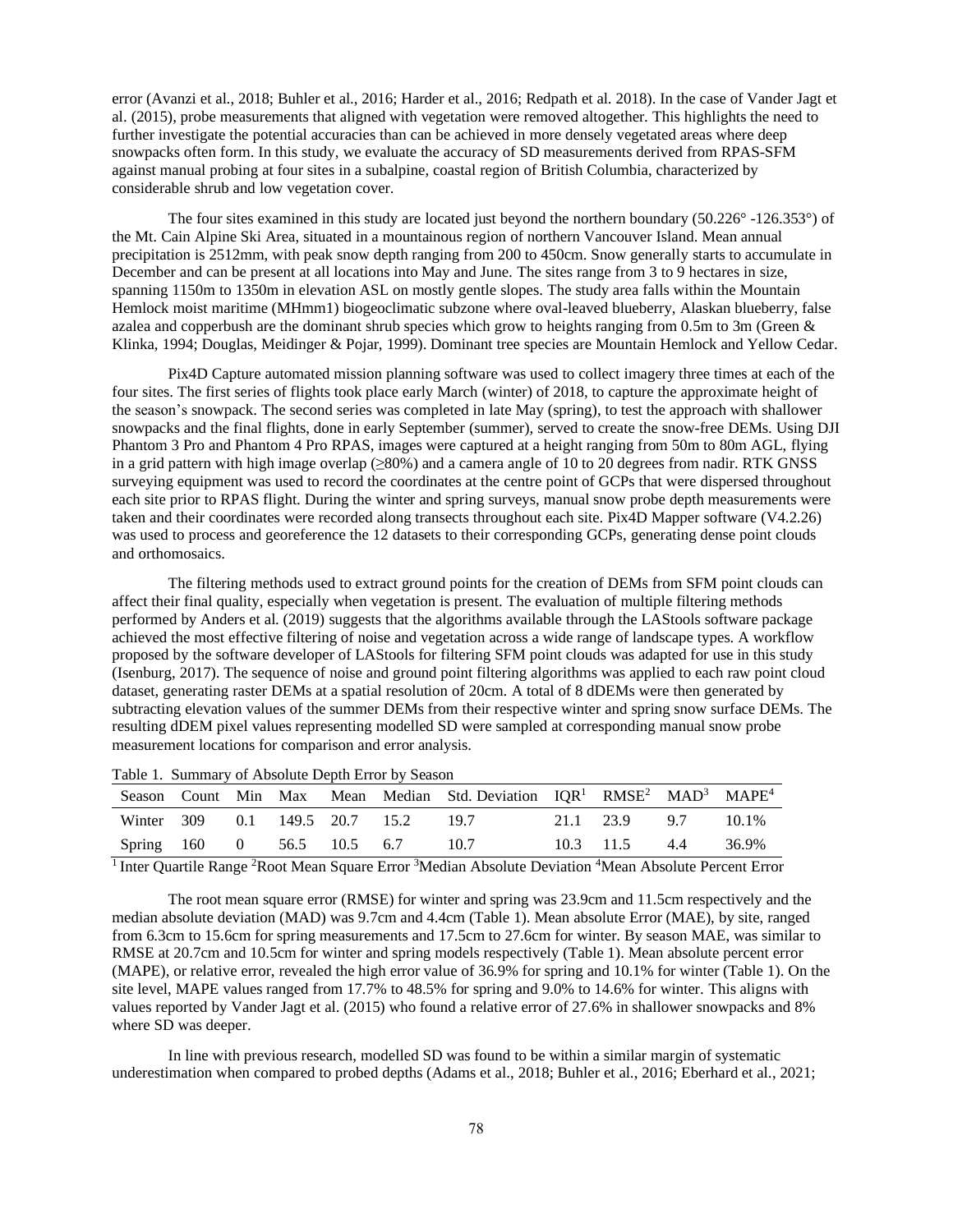Fernandes et al., 2018; Goetz & Brenning, 2019). Mean difference between probed and modelled SD was -9.2cm for spring and -13.4cm for winter. As proposed in past studies, this is likely due to low vegetation increasing the elevation of the snow-off DEMs and limitations of the point cloud filtering algorithm used (Adams et al., 2018; Anders et al., 2019; Avanzi et al., 2018; Buhler et al., 2016; Redpath et al., 2018). Figures 1 & 2 illustrate the difference in distribution between modelled and probed SD for spring and winter measurements at the site level.



Figure 1. Probe and model depths by site - *Spring* Figure 1. Probe and model depths by site - *Winter*

Buhler et al. (2016) found RMSE to range from less than 7cm to 15cm in rocky meadows, and less than 30cm in areas characterized by tall grasses and shrubbery. Harder et al. (2016) reported a RMSE of 8.8cm for areas with short prairie grain stubble, 13.7cm for tall prairie grain stubble and 8.5cm for an alpine site. When Avanzi et al. (2018) excluded areas where vegetation was likely causing outliers, RMSE values dropped from 20cm-30cm to 6cm-17cm. In the current study, vegetation height and ground cover characteristics were not analysed and no outliers were removed. Relative to findings from similar research, RMSE of 23.9cm to 11.5cm places this study's results within the range of error values reported in areas associated with taller vegetation.

Results from this work suggest that these methods are suitable for measuring snow depth over larger areas, with the relative error increasing as snow depths become shallower. As discussed by Nolan et al. (2015), minor changes to the surface due to vegetation compaction or even footprints can become notable sources of relative error when examining shallow snowpacks at a fine spatial resolution. For instance, with an average probed depth of 37cm in spring, despite the rather low MAE value of 10.5cm, the corresponding relative error of 36.9% indicates that higher accuracies would be required to characterize a meaningful proportion of these shallower snowpacks. However, when applied to deeper snowpacks, it can be suggested that in spite of the cumulative sources of potential error, more useful measurements of SD can be achieved as supported by the 10.1% relative error found in this study for snowpacks averaging just over 2 metres.

This study presents a straightforward comparative analysis of SD measurements derived from RPAS SFM against manual snow probing at four coastal subalpine sites with substantial shrub and low vegetation cover. Results fall within the range of error reported in previous research despite the aforementioned presence of vegetation and provides an additional example of the systematic underestimation of SFM based SD measurements relative to manual probing. The greater suitability of this technology for measurements of deeper snowpacks is supported, as well as the importance of point cloud filtering methods used for optimizing DEM quality. This study also highlights the importance of taking manual SD measurements to validate SFM derived SD. The number and location of validation measurements will vary by site, vegetation type and snowpack characteristics, however once initial SD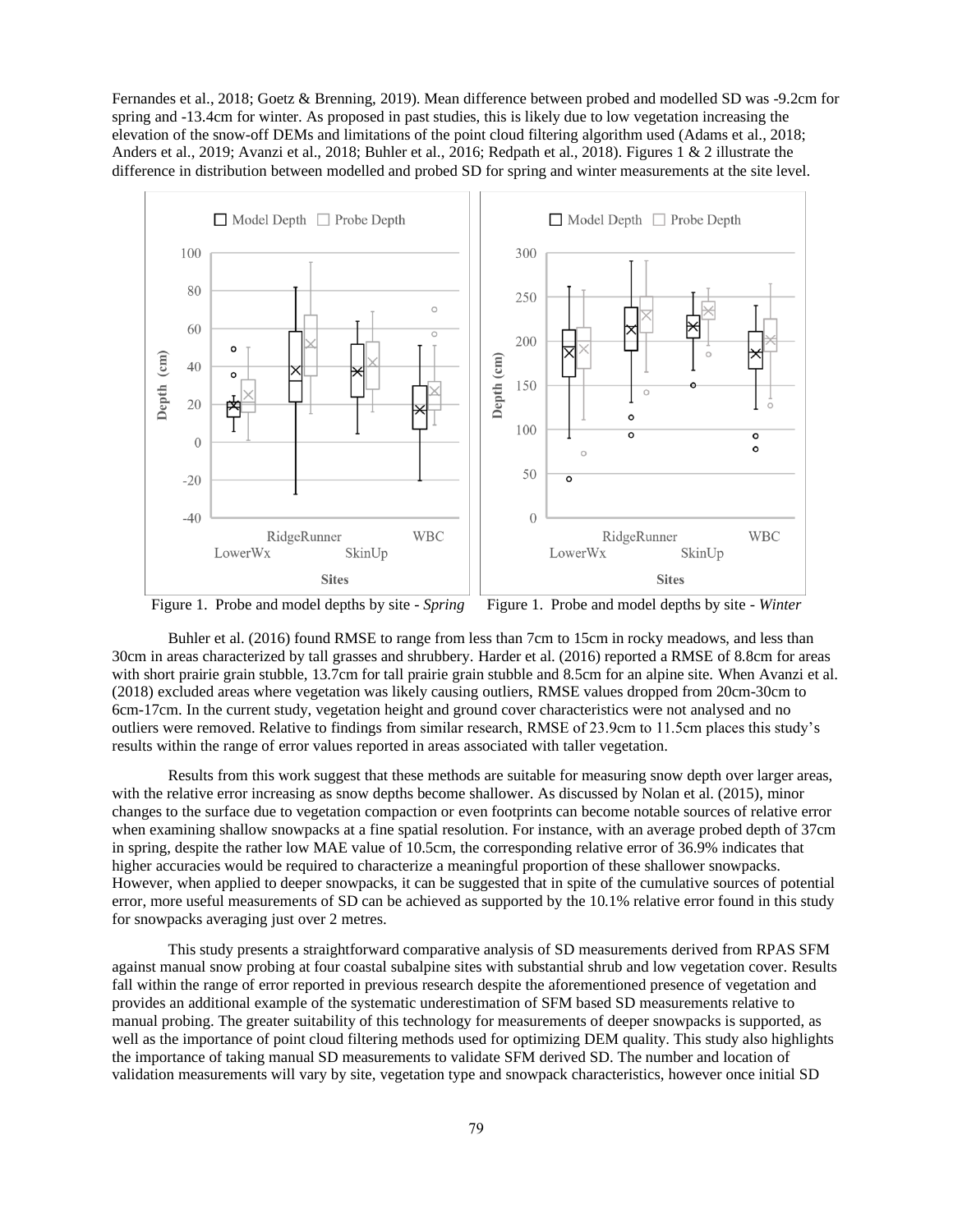maps are created, sampling can be stratified based on these characteristics for future surveys. This will be especially useful if done at existing manual snow survey locations, automated weather stations or at research plots/watersheds.

This extended abstract summarizes the initial component of larger study which will include an analysis of SWE and snow density data collected during the field campaigns. This research is being conducted as part of a collaboration between Vancouver Island University, the Hakai Institute, the University of Northern British Columbia and the BC Ministry of Forests, Lands, Natural Resource Operations and Rural Development. (KEYWORDS: snow depth, structure from motion photogrammetry, remote sensing, RPAS, vegetation, point cloud filtering).

## **REFERENCES**

Adams, M. S., Bühler, Y., & Fromm, R. 2018. Multitemporal Accuracy and Precision Assessment of Unmanned Aerial System Photogrammetry for Slope-Scale Snow Depth Maps in Alpine Terrain. *Pure and Applied Geophysics*, *175*(9), 3303–3324. https://doi.org/10.1007/s00024-017-1748-y

Anders, N., Valente, J., Masselink, R., & Keesstra, S. 2019. Comparing Filtering Techniques for Removing Vegetation from UAV-Based Photogrammetric Point Clouds. *Drones*. https://doi.org/10.3390/drones3030061

Avanzi, F., Bianchi, A., Cina, A., De Michele, C., Maschio, P., Pagliari, D., … Rossi, L. 2018. Centimetric Accuracy in Snow Depth Using Unmanned Aerial System Photogrammetry and a MultiStation. *Remote Sensing*. https://doi.org/10.3390/rs10050765

Bash, E. A., Moorman, B. J., Menounos, B., & Gunther, A. 2020. Evaluation of SfM for surface characterization of a snow-covered glacier through comparison with aerial lidar. *Journal of Unmanned Vehicle Systems*, *8*(2), 119–139. https://doi.org/10.1139/juvs-2019-0006

Bühler, Y., Adams, M. S., Bösch, R., & Stoffel, A. 2016. Mapping snow depth in alpine terrain with unmanned aerial systems (UASs): potential and limitations. *The Cryosphere*, *10*(3), 1075–1088. https://doi.org/10.5194/tc-10- 1075-2016

Cimoli, E., Marcer, M., Vandecrux, B., Bøggild, C. E., Williams, G., & Simonsen, S. B. 2017. Application of Low-Cost UASs and Digital Photogrammetry for High-Resolution Snow Depth Mapping in the Arctic. *Remote Sensing*, *9*(11). https://doi.org/10.3390/rs9111144

De Michele, C., Avanzi, F., Passoni, D., Barzaghi, R., Pinto, L., Dosso, P., … Vedova, G. Della. 2016. Using a fixed-wing UAS to map snow depth distribution: An evaluation at peak accumulation. *Cryosphere*, *10*(2), 511–522. https://doi.org/10.5194/tc-10-511-2016

Douglas, G. W., Meidinger, D. V., & Pojar, J. 1999. *Illustrated Flora of British Columbia, Volume 3: Dicotyledons (Diapensiaceae through Onagraceae)*. British Columbia Ministry of Forests. Retrieved from https://www.for.gov.bc.ca/hfd/pubs/docs/Mr/Mr102.pdf

Eberhard, L. A., Sirguey, P., Miller, A., Marty, M., Schindler, K., Stoffel, A., & Bühler, Y. 2021. Intercomparison of photogrammetric platforms for spatially continuous snow depth mapping. *The Cryosphere*, *15*(1), 69–94. https://doi.org/10.5194/tc-15-69-2021

Fernandes, R., Prevost, C., Canisius, F., Leblanc, S. G., Maloley, M., Oakes, S., … Knudby, A. 2018. Monitoring snow depth change across a range of landscapes with ephemeral snowpacks using structure from motion applied to lightweight unmanned aerial vehicle videos. *The Cryosphere*, *12*(11), 3535–3550. https://doi.org/10.5194/tc-12- 3535-2018

Gindraux, S., Boesch, R., & Farinotti, D. 2017. Accuracy Assessment of Digital Surface Models from Unmanned Aerial Vehicles' Imagery on Glaciers. *Remote Sensing*. https://doi.org/10.3390/rs9020186